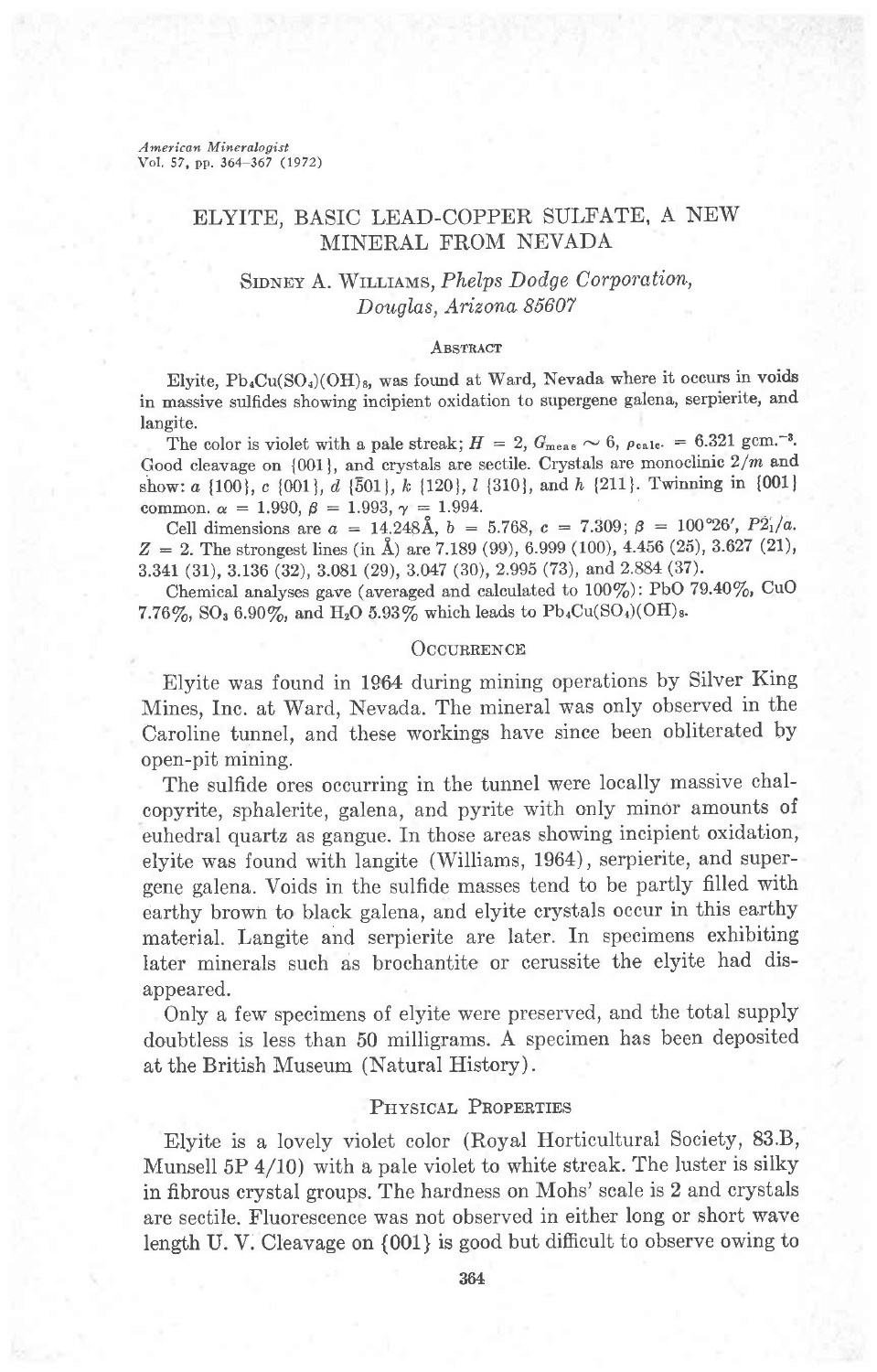#### TABLE I

|      | $\mathcal{D}$ |     |      |        | Б     |          |  |  |
|------|---------------|-----|------|--------|-------|----------|--|--|
| 81.9 | 81.4          |     | .366 | 81.65  | 79.40 | 79.40    |  |  |
| 8.03 | 7.94          |     | .100 | 7.98   | 7.76  | 7.07     |  |  |
| 6.45 | 7.76          |     | .089 | 7.10   | 6.90  | $7.12 -$ |  |  |
|      |               | 6.1 | .339 | 6.1    | 5.93  | 6.41     |  |  |
|      |               |     |      | 102.83 | 99.99 | 100.00   |  |  |
|      |               |     |      |        |       |          |  |  |

CHEMICAL ANALYSES OF ELYITE

1, 2 analyses performed by R. F. Symes on electron probe at British Museum (Natural History)

3 gravimetric analysis by J. A. Ailen (phelps Dodge Corporation) on 82 ug, loss occurred between 550'C and 720.C

4 rat ios

5 average of analyses I,2, J

6 average analysis recalculated to l0OZ

 $7$  Pb<sub>4</sub>Cu(SO<sub>4</sub>)(OH)<sub>8</sub>

the minuteness of crystals which never exceed 0.15 mm in length. The crystals are prismabic to fibrous and occur as radiating sprays or tufts, sometimes matted, which are perched upon or embedded in earthy galena. The specific gravity was estimated as aboui 6 from.the rate of settling in glycerine using more accurately known minerals as bracketing standards.

## CHEMISTRY

Microchemical tests upon elyite showed copper, lead, and sulfate. Tests for halogens were negative. Qualitative analysis by electron probe verified these findings and duplicate analyses for Cu, Pb, and S were then performed using linarite, anglesite, lead and copper as standards. The results of these anlyses are shown in Table 1.

Water was determined gravimetrically with the loss occurring above  $550^{\circ}$  C, and its presence verified in the closed tube.

The results of the analyses agree well with the theoretical formula  $Pb_4Cu(SO_4)(OH)_8$  and the "empirical" cell constants (using the calculated density) are  $Pb_{4.00}Cu_{1.10}(SO_4)_{0.97}(OH)_{7.40}$ .

In dilute  $(1:7)$  cold nitric acid elyite crystals quickly turn to a flocky white mass; in cold  $1:5$  HCl they are filmed with white  $PbCl<sub>2</sub>$ . They are insoluble in cold or hot water,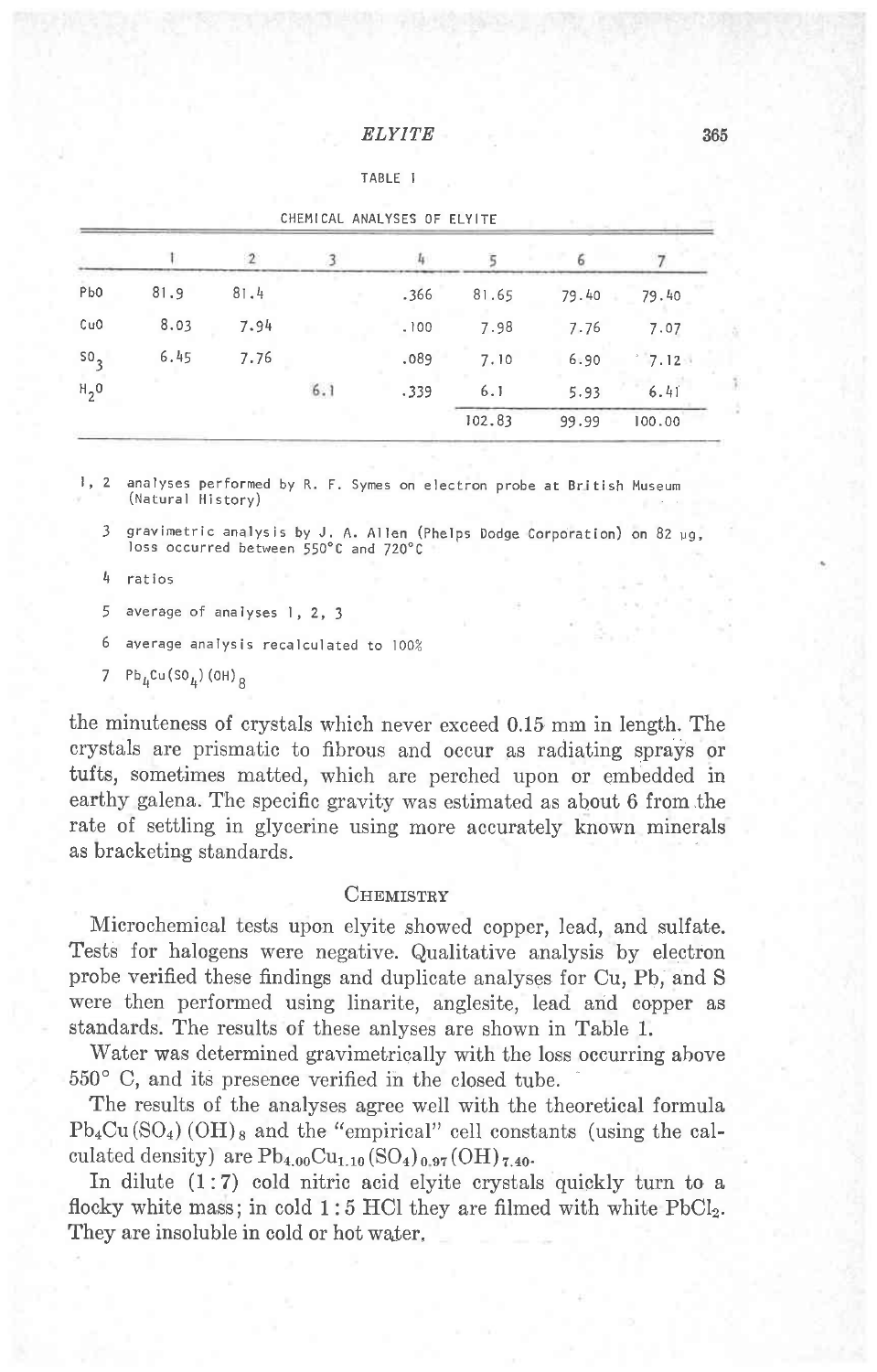# SIDNEY A. WILLIAMS

#### CRYSTALLOGRAPHY

Despite the minuteness of the crystals some gave relatively good goniometric data and a number of forms were found. The crystais are invariably elongate on [010] and tabular on c, {001 }, the dominant form. Other forms found are:  $a\{100\}$ ,  $d\{\overline{5}01\}$ ,  $k\{120\}$ ,  $l\{310\}$ , and  $h\{211\}$ . A typical crystal is shown in Figure 1. Mirror twinning in  $\{0.01\}$  is common and non-repetitive; never were more than two individuals found in twinned position. Single crystals could be readily separated for X-ray study, for the twin plane is a plane of easy parting.

# X-RAY ANALYSIS

A single crystal 0.13 mm long was used for rotation and Weissenburg exposures. Cell constants obtained were used to index the powder pattern, and their refinement was carried on from powder data using a program written by F. B. Millett. The results are  $a = 14.248\text{\AA}$ ,  $b =$ 5.768, c = 7.309 (all  $\pm$  0.002Å);  $\beta = 100^{\circ}26' \pm 1'$ . The space group is  $P2_1/a$ , and the calculated density is 6.321 gcm<sup>-3</sup> for  $Z = 2$ . The indexed powder data are presented in Table 2.

#### **OPTICS**

Elyite is transparent in transmitted light and pleochroic in violet with  $Z > Y > X$ . The indices of refraction are  $\alpha = 1.990, \beta = 1.993$ ,  $\gamma = 1.994$  (all  $\pm$  0.001) in Na (D) light, and  $2V_x$  is 76<sup>o</sup> at 480, 68<sup>o</sup> at 530, 66° at 580, and 64° at 630 nm. The optic orientation is  $Y = b$ ,  $X \wedge c$  (in  $\mu$ ) = 35°, 42°, 45°, 49° at 480, 530, 580, and 630 nm respectively. Dispersion is quite noticeable in interference figures.

### **DISCUSSION**

Elyite is not likely to be confused with minerals of similar composition; it differs markedly from linarite in physical properties. No mineral with the same color is similar chemically.

The mineral is named for John Ely, an important figure in the early mining history of eastern Nevada (Ashbaugh, 1963).

The mineral and mineral name have been approved by the Committee on New Minerals and New Mineral Names, IMA.



366